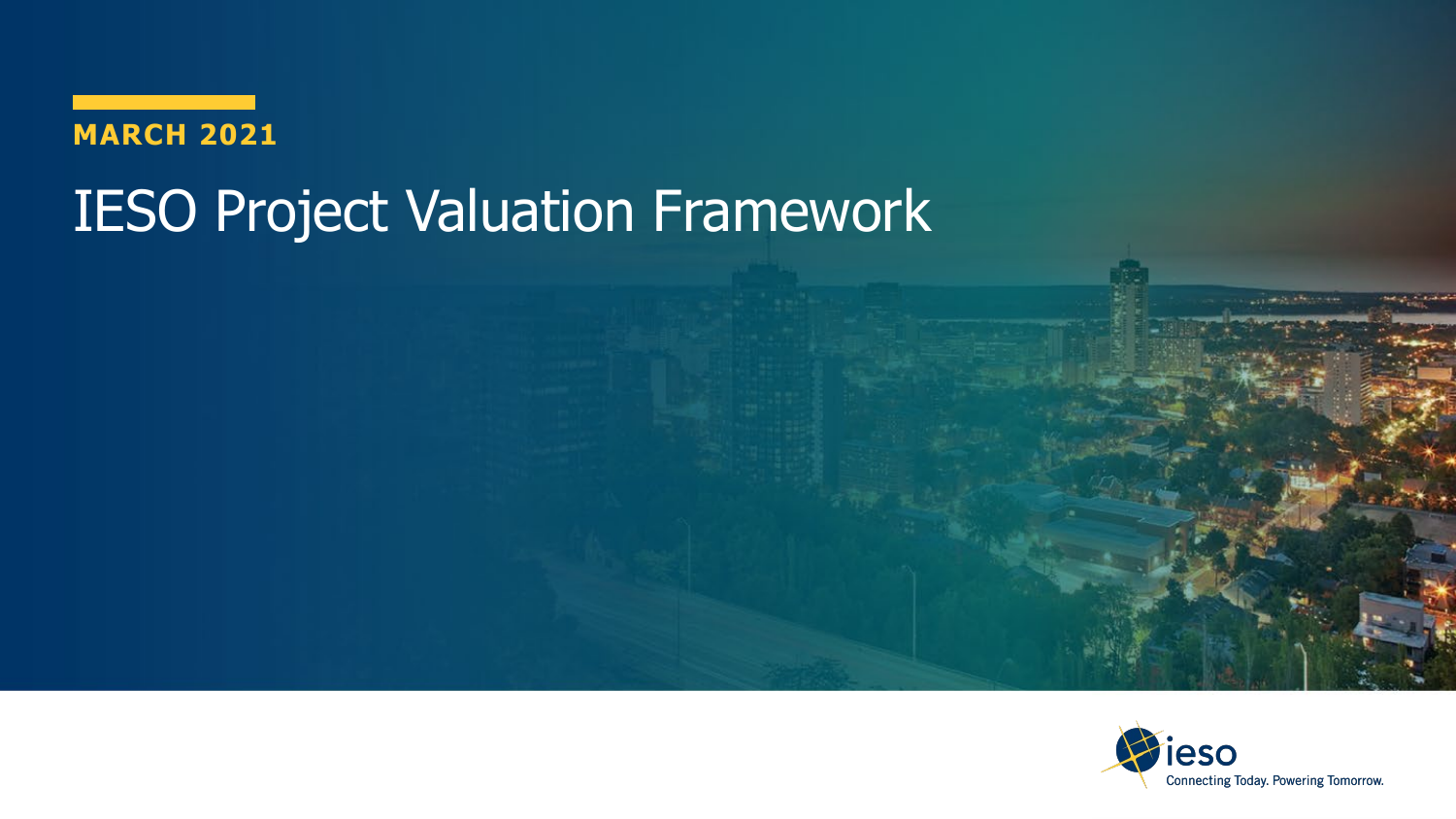# **Background**

- At the February 17 Stakeholder Advisory Committee (SAC) meeting, members requested additional information on how the IESO assesses unsolicited energy project proposals when requested by the Ministry of Energy, Northern Development and Mines
- The following outlines the project valuation framework the IESO has been consistently using for a number of years when there is a need to provide analysis on how proposed projects or changes to ongoing projects may impact the system and ratepayers
- An overview of the "unsolicited proposals" assessment process is presented in the [companion presentation](https://www.ieso.ca/-/media/Files/IESO/Document-Library/sac/2021/sac-20210217-unsolicited-proposals.ashx)

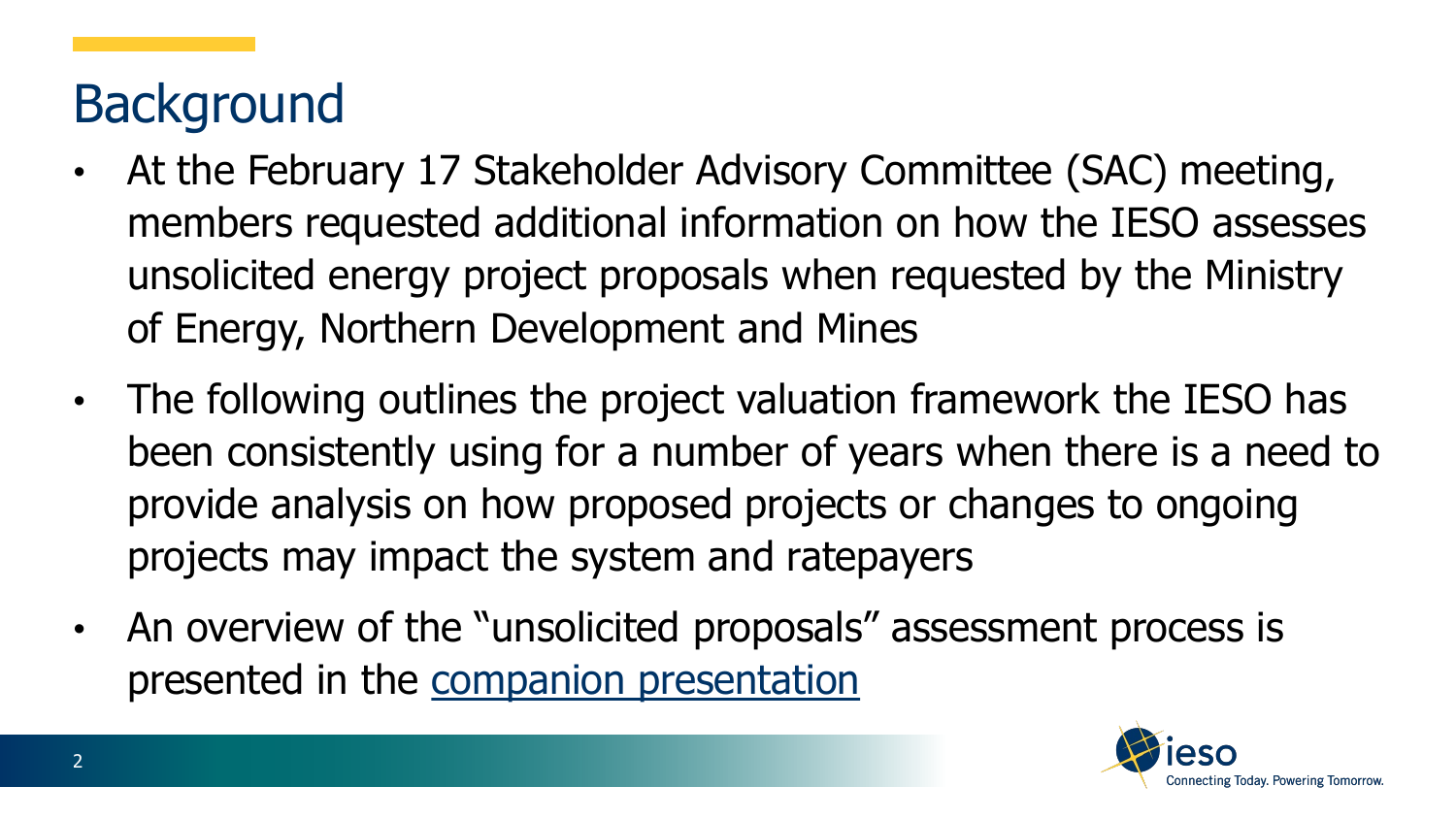### IESO Project Valuation Framework Purpose

- IESO uses a structured approach to evaluate how a proposed electricity resource project may impact the system and ratepayers
- This approach was designed to provide a consistent evaluation across different types of projects and proposals at different points in time
- The methodology and the assumptions used are consistent and have been used for a broad range of analysis beyond unsolicited resource proposals, including energy efficiency program funding, alternatives to meet regional planning needs, changes in nuclear retirement or refurbishment schedules, and other assessments

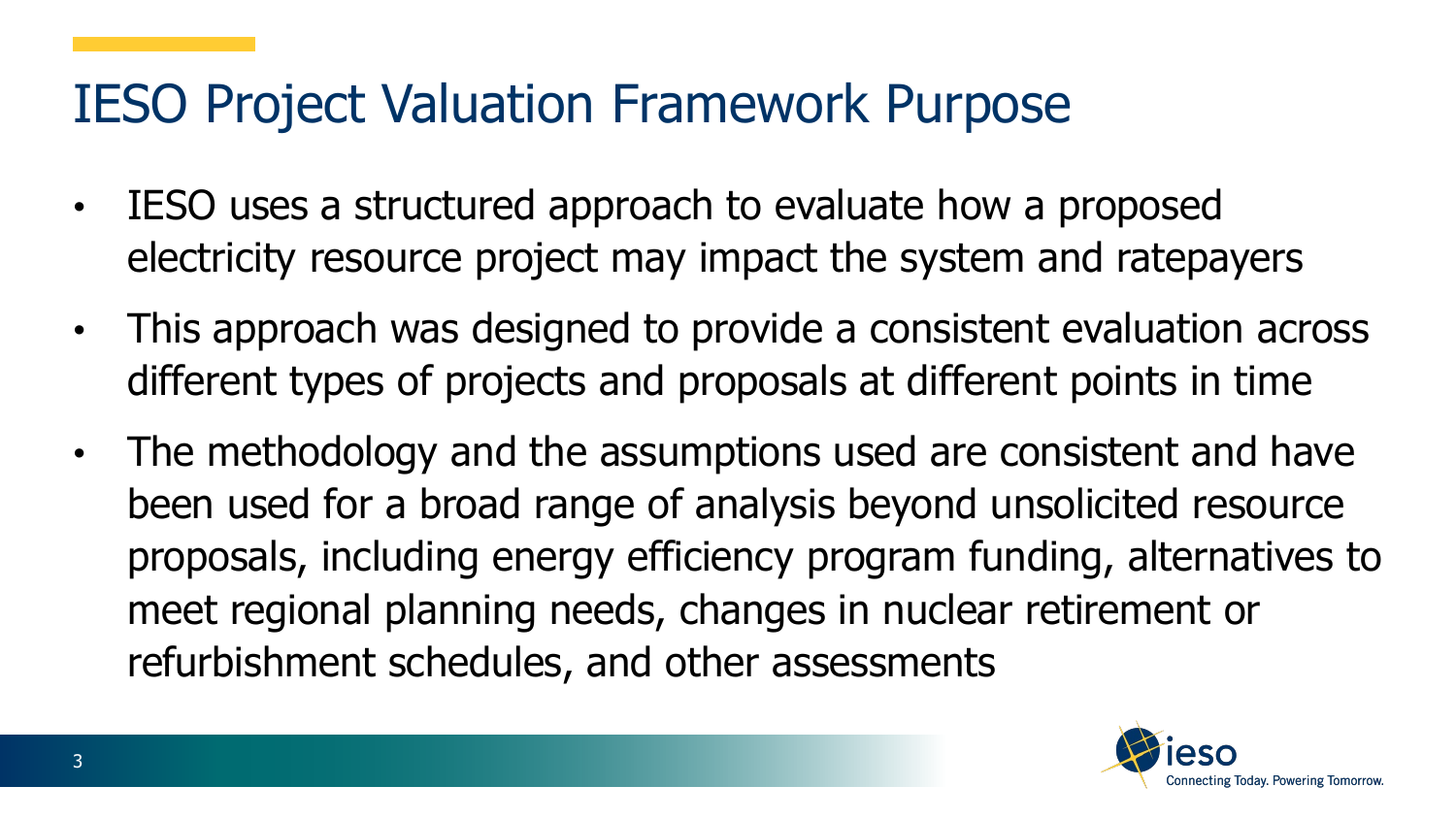## How do we evaluate the potential for system benefit?

- Build a discounted cash flow (DCF) model with annual project costs and estimated electricity system benefits
- Project value is determined as the net present value (NPV) of benefits minus costs, using a social discount rate
- IESO does not consider benefits beyond electricity system benefits
- Costs are provided by the project proponent, IESO checks for reasonableness
- Benefits are evaluated for each product or service provided by the project such as energy, capacity, and ancillary services

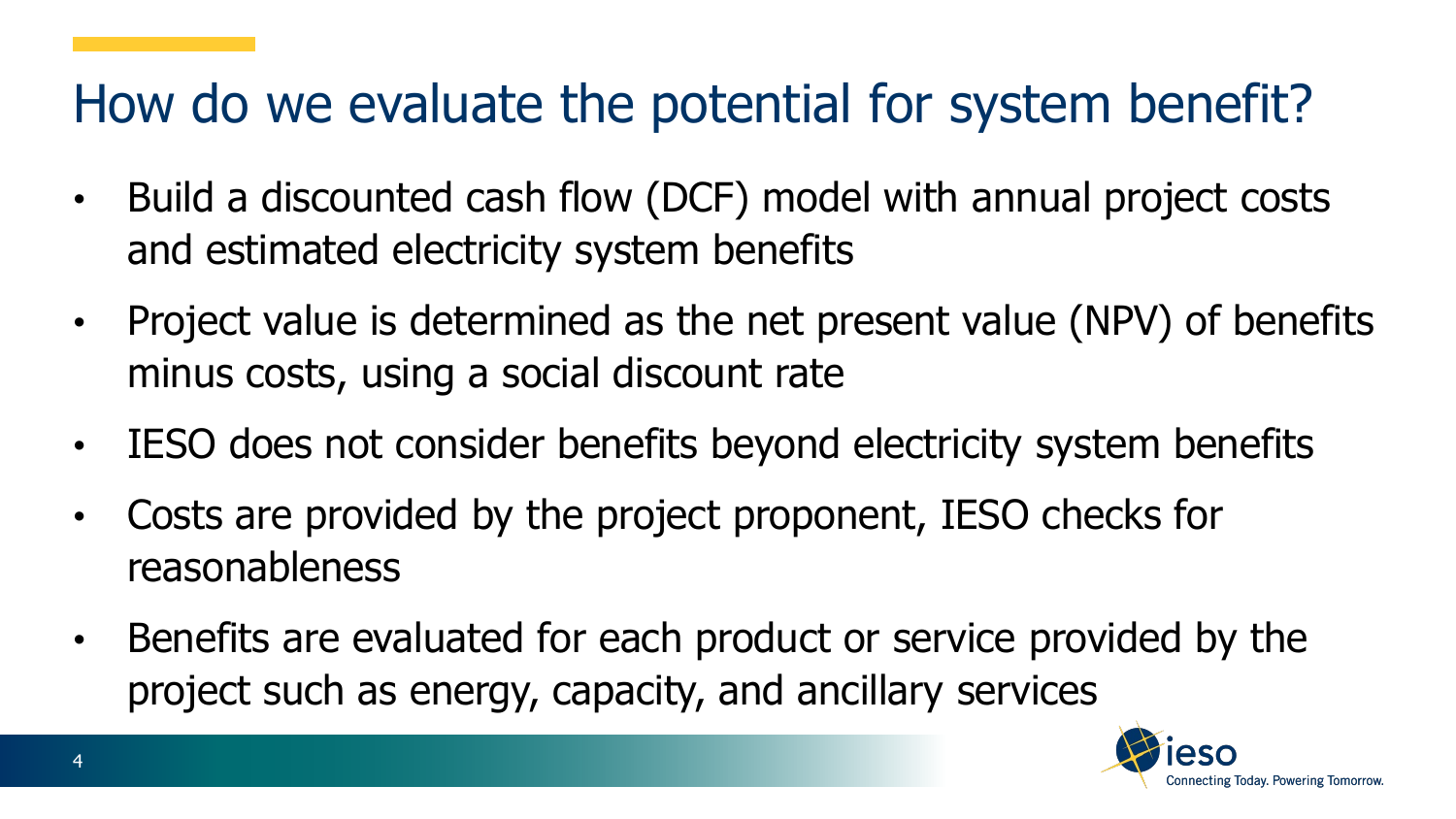#### How do we evaluate electricity resource projects?

Understand key input parameters: cost, capacity (MW), capability to provide energy or demand reduction (MWh), other capabilities

Develop project configurations for providing products and services considering operations and market rules and design

> Perform system modelling to understand how project operates in electricity system given proposed configuration

> > Build the Discounted Cash Flow model considering the cost of the project and the benefits provided by each product and service

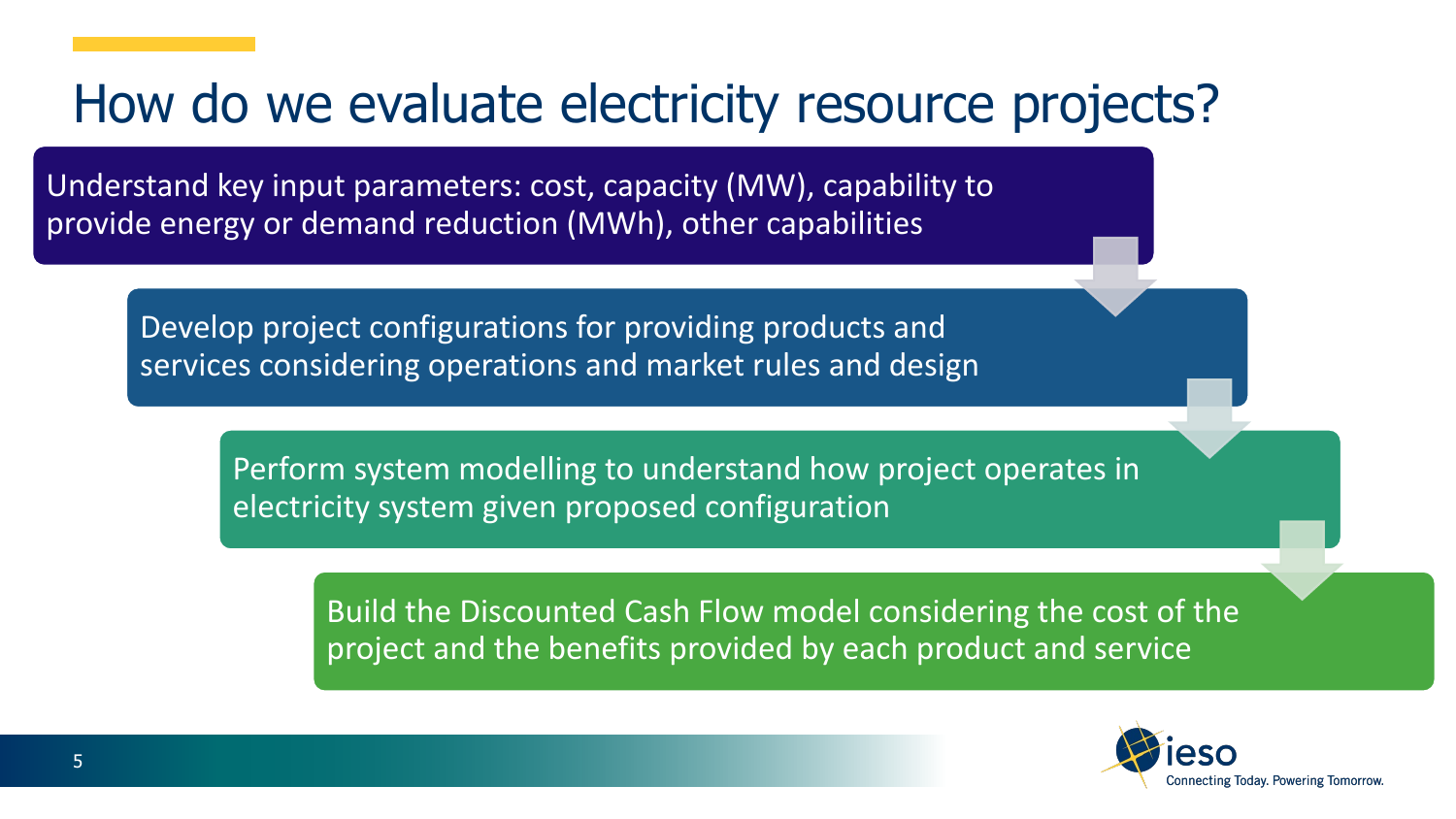### Electricity benefits determination

- Capacity benefits: the ability for the project to meet Ontario's resource adequacy needs
- Energy benefits: reduce system dispatch costs
- Operating reserve: increase competitiveness in operating reserve markets
- Locational needs: investment deferral

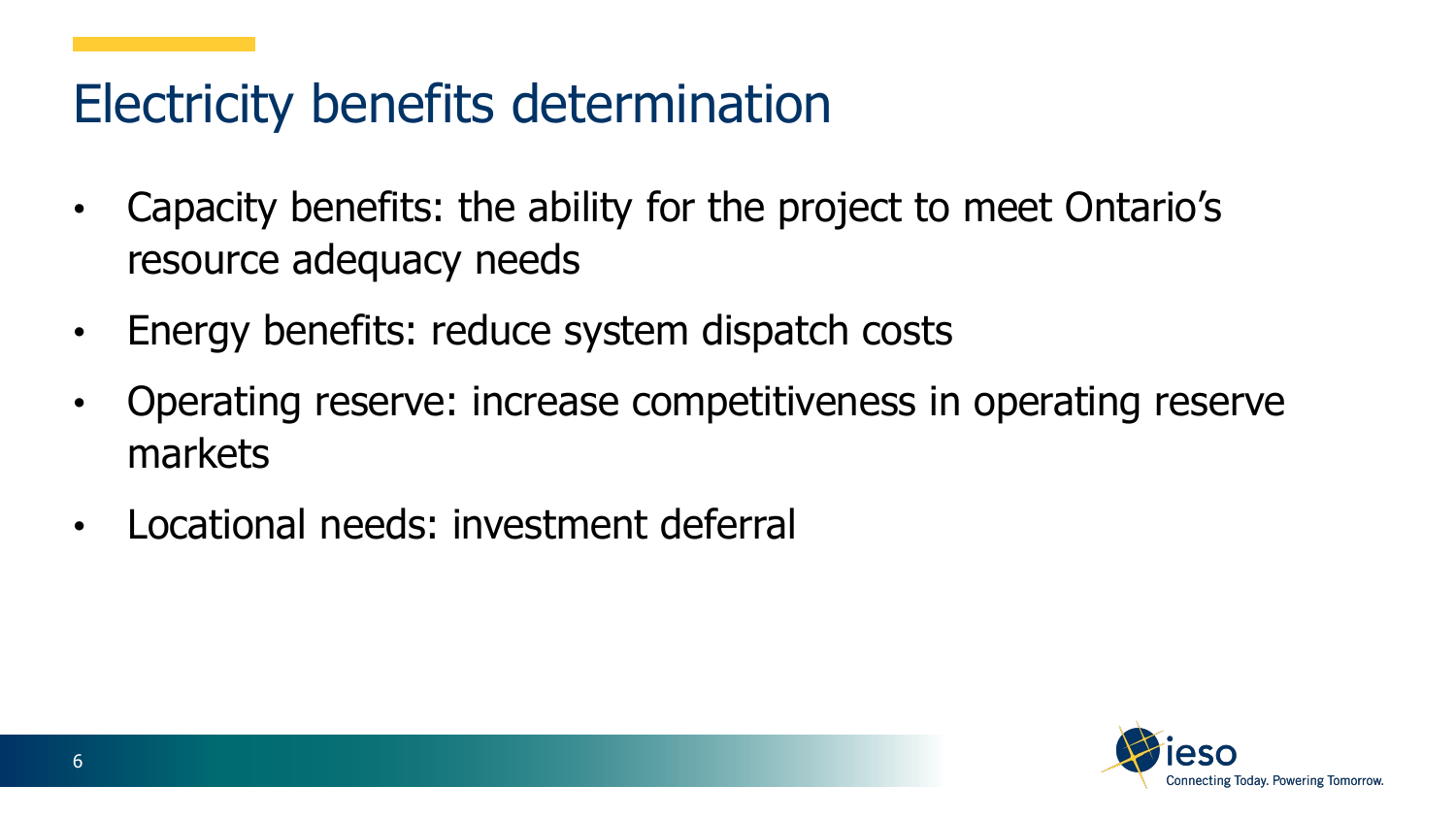### Capacity Product & Benefit

- To compare capacity contributions across different resources, the IESO considers a resource's deliverable unforced capacity (UCAP)\*
- For all resources, considers forced outage rates, fuel availability, and deliverability of capacity
- For storage resources, this is currently the maximum dispatchable output that can be sustained for four hours, after accounting for forced outages

\*UCAP is the capacity expected to actually be provided to the system and includes de-rates for forced outages and other circumstances outside the operator's control, such as seasonal fuel supply

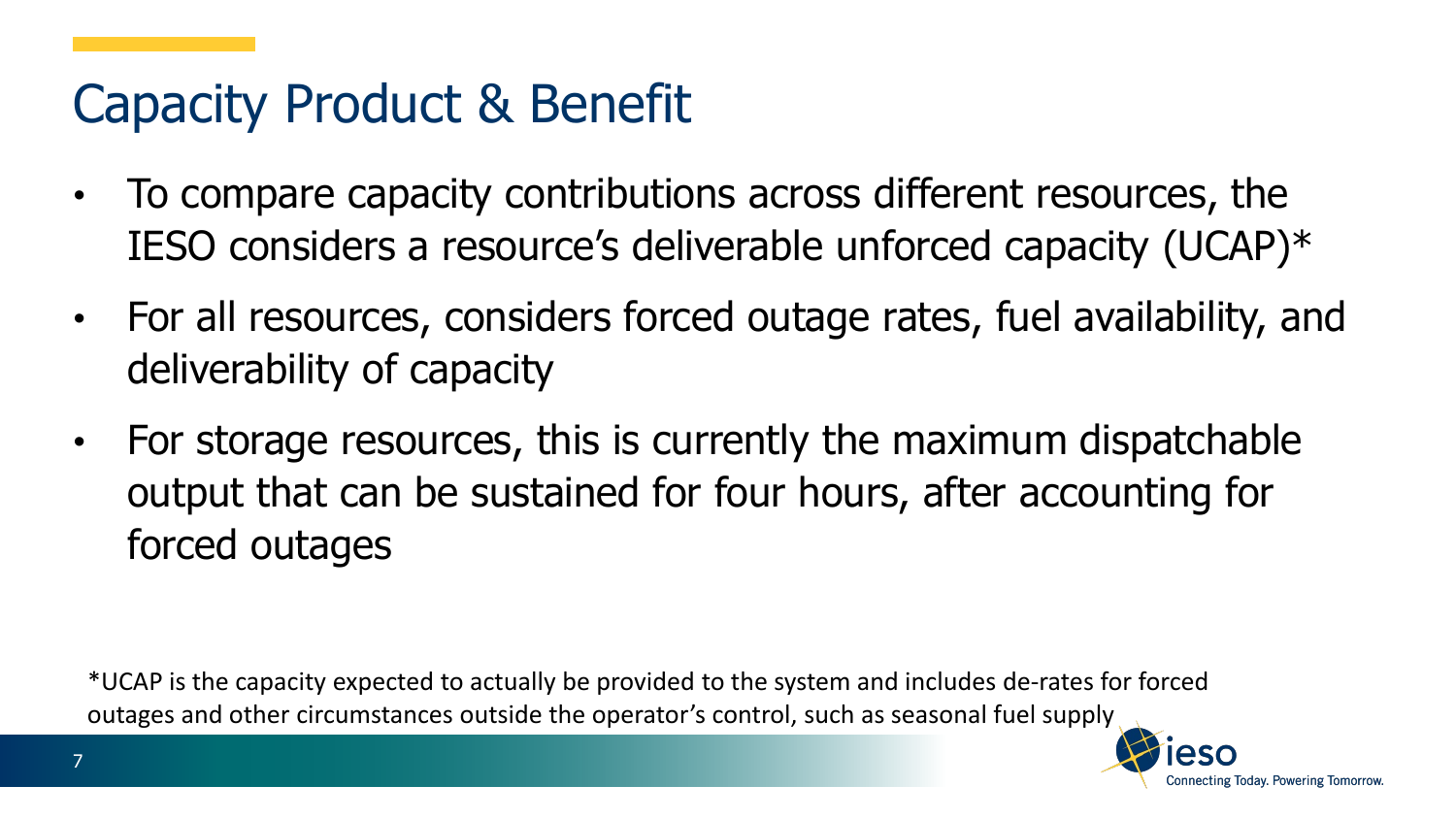## Capacity Needs

- Benefits are provided by displacing the IESO's need to acquire incremental capacity by contributing to our resource adequacy
- Capacity benefit is the product of the resource's effective capacity and the cost of incremental effective capacity
- Emerging capacity needs are outlined in Annual Planning Outlook

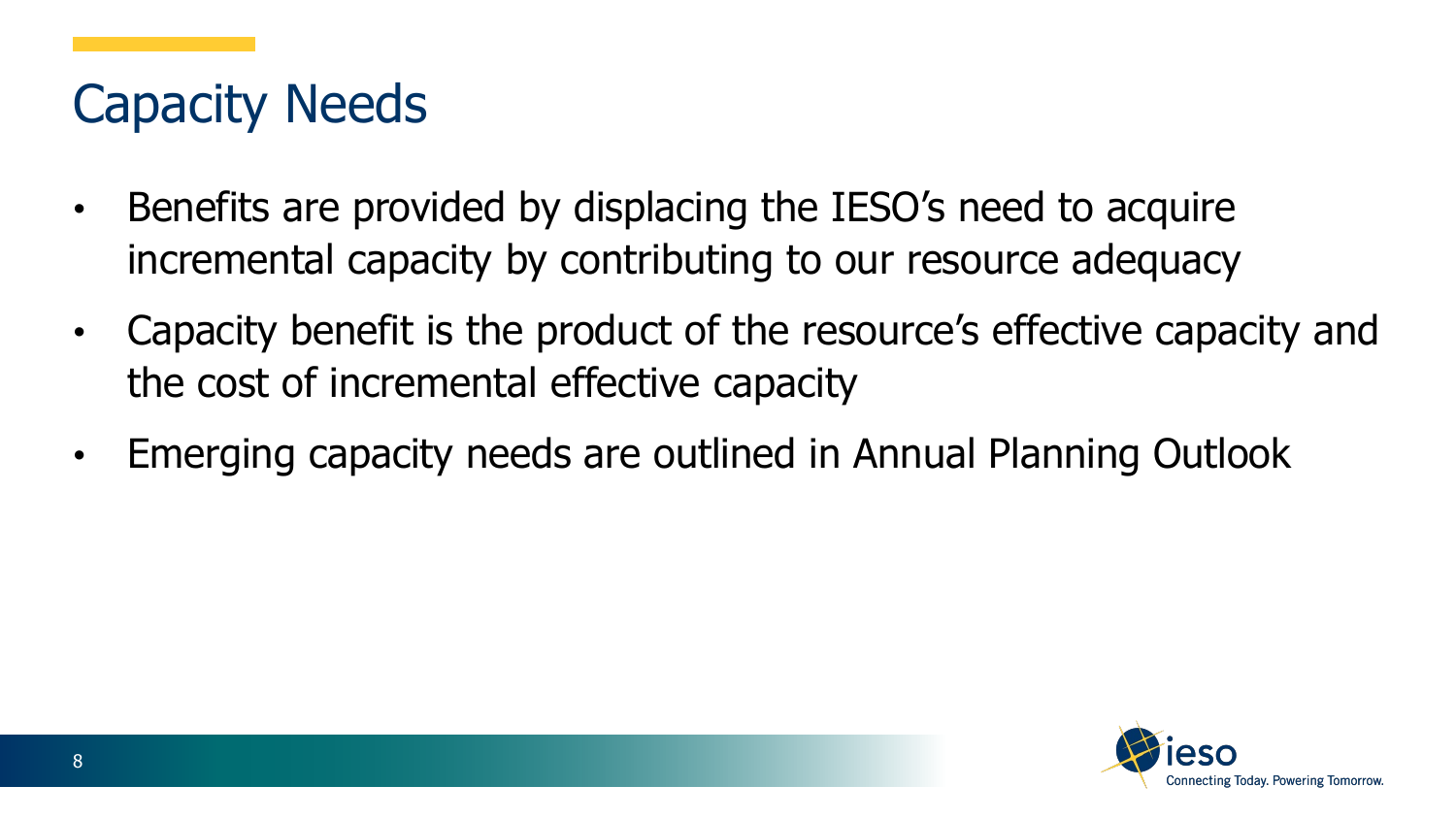## Capacity Needs - Summer

Figure 33 | Summer Capacity Surplus/Deficit, with Continued Availability of Existing **Resources** 



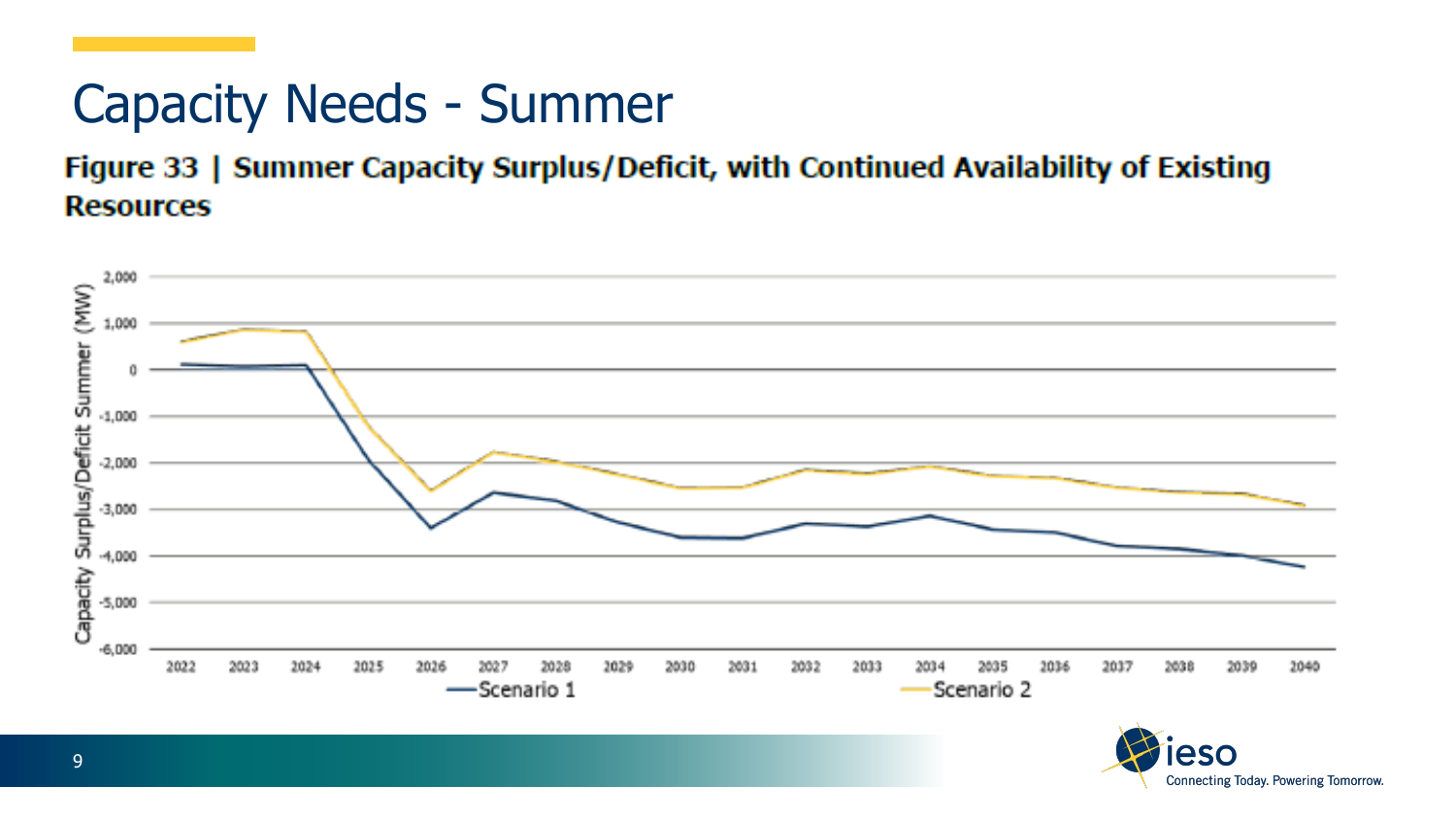# Energy Benefit

- Some resources provide a benefit to consumers by displacing higher marginal cost resources
- For large projects: economic dispatch simulations with and without the resource
- For smaller projects: spreadsheet analysis considering physical characteristics of resource and its marginal cost
- Includes benefit from reducing carbon costs, if applicable

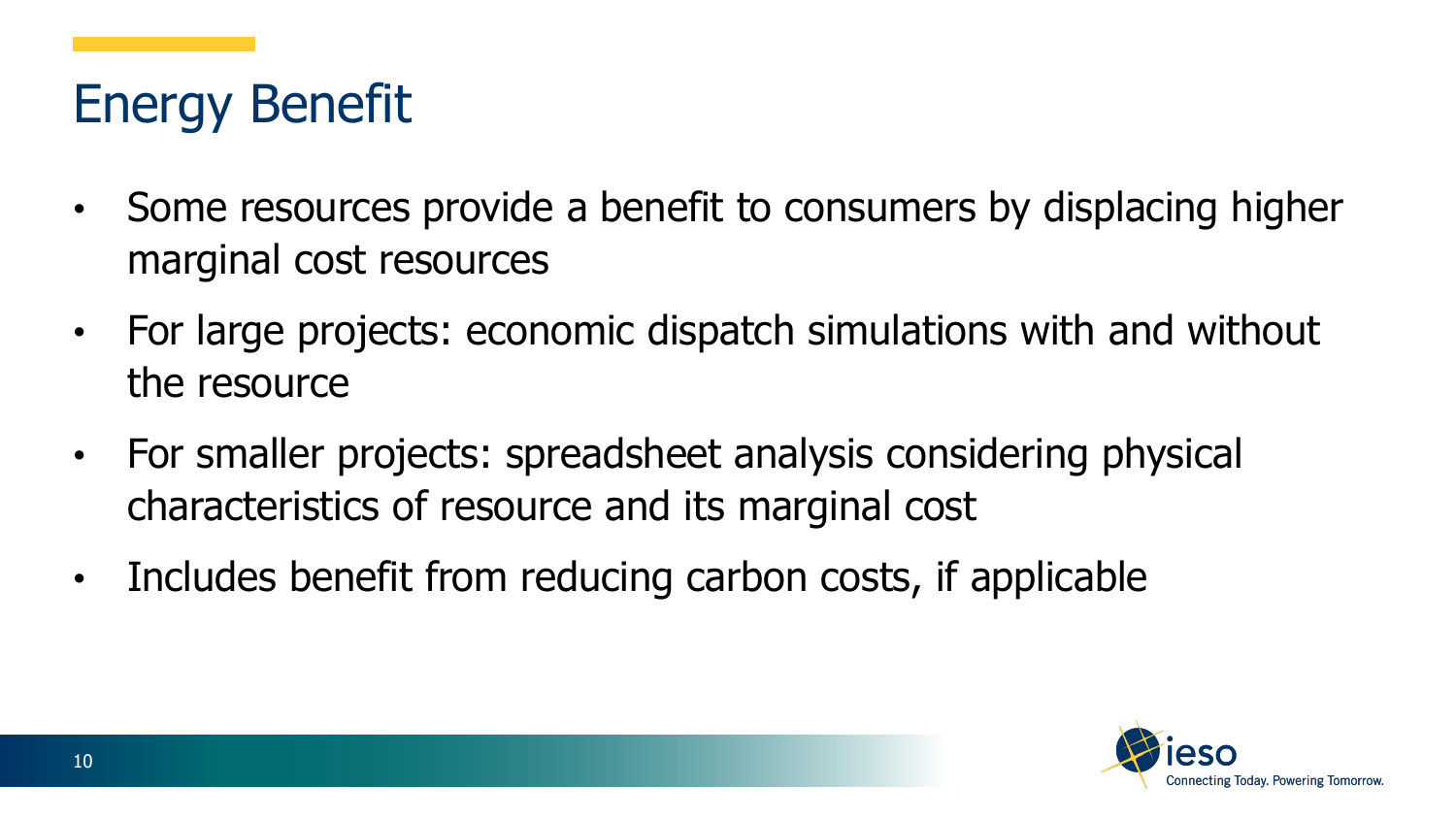### Operating Reserve Services

- Some resources provide benefits by increasing competition in Operating Reserve (OR) markets and lowering the total cost of providing OR
- When developing the energy benefits analysis, we consider when the resource will be available to provide OR
- For those hours, we approximate the benefit from the project's participation in OR markets

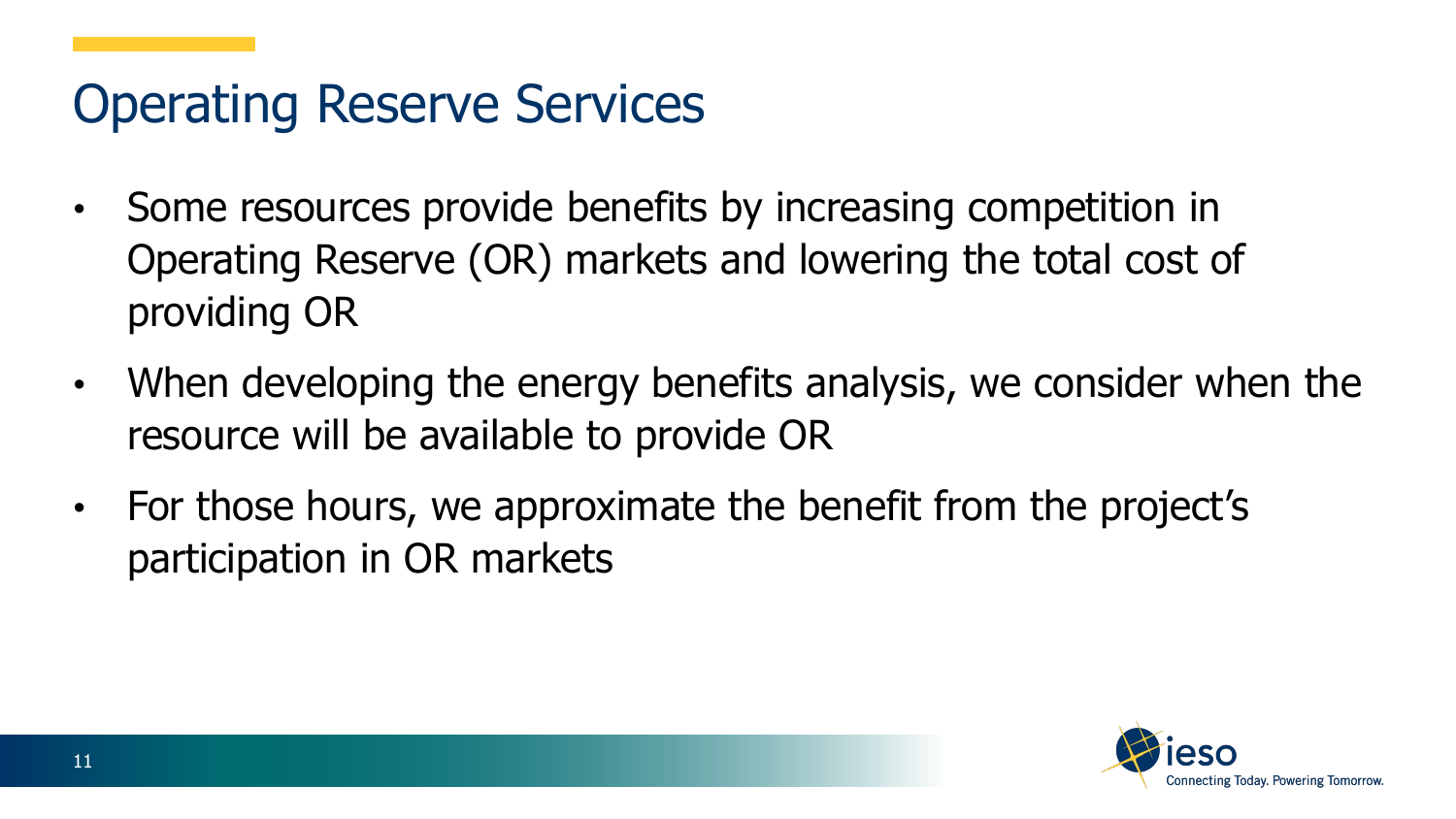## Other Benefits

- Locational benefit could be provided by displacing or deferring need for transmission investment
- Non-electricity sector benefits outside scope of IESO analysis